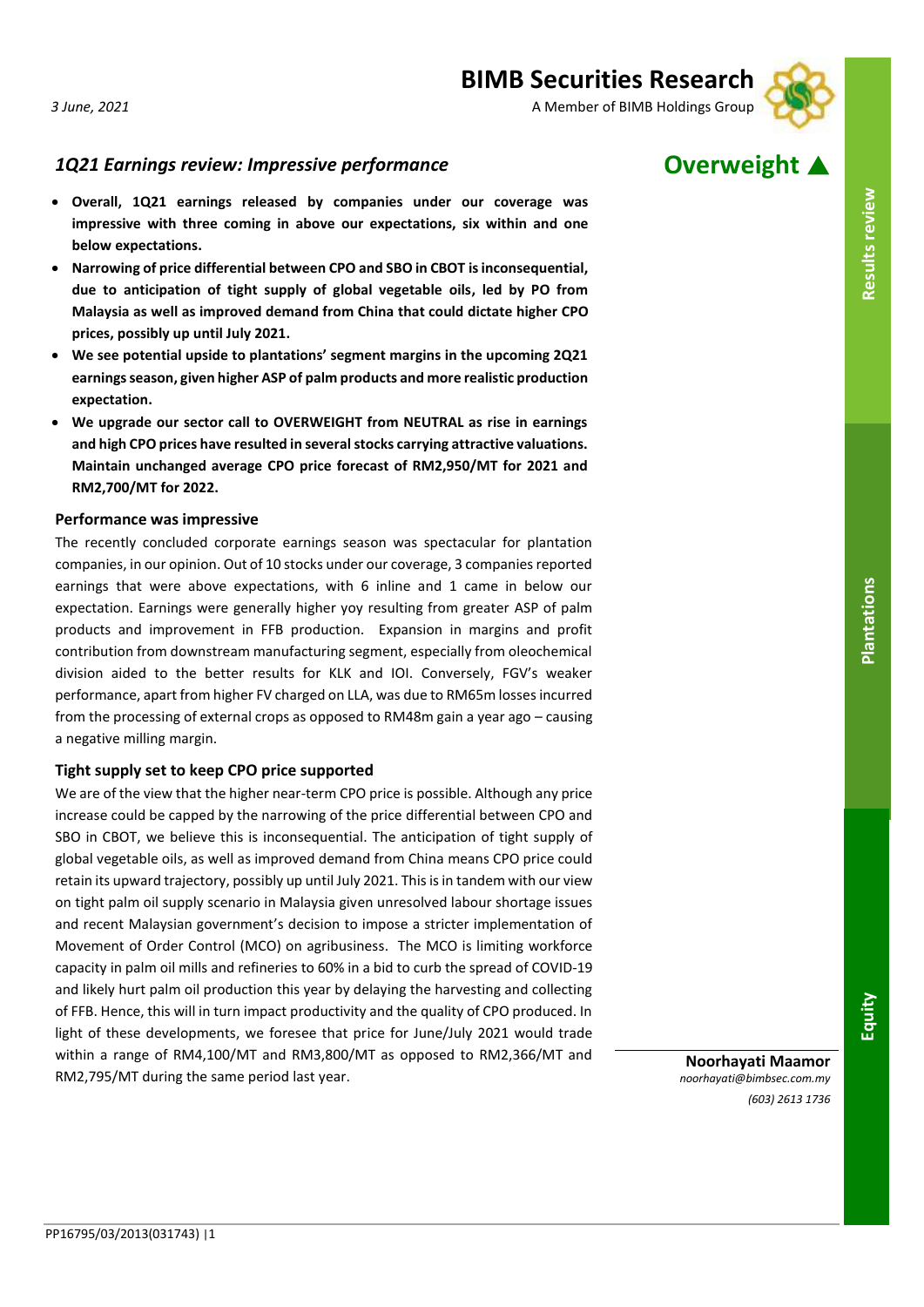## **Earnings outlook remains exciting**

We expect plantation's earnings for this year would be more visible given average CPO price achieved up to May 2021 averaging RM4,095/MT vs. RM2,496/MT for the same period last year. The higher realized price in 2021/22 against 2020 should see plantation segment fetching better margins in FY21 and FY22. Nonetheless, we remain cautious that earnings could be affected by high operational costs and possible lowerthan-expected production and sales volume – with labour issue remaining as a key concern when the sector enters high production season in Sep-Nov. On the other hand, there might be margin contraction for downstream players as demand and price (feedstock and selling price) concerns heighten. However, we estimate that higher revenue and better margins expected from oleochemical division, would partially cushion earnings volatility in downstream segment.

## **OVERWEIGHT the sector**

We maintain average CPO forecast for 2021 of RM2,950/MT and RM2,700/MT for 2022. Our base case scenario is for CPO prices to continue their upward trajectory in the short-term – due to tighter supplies and improved demand as discussed earlier – and then moderate in the later part of 3Q21. In view of this, we expect plantation companies' earnings to remain firmly on an uptrend, particularly for 2Q21.

Following the impressive 1Q21 corporate earnings season, we upgrade our call on plantation sector to OVERWEIGHT from NEUTRAL as most stocks under coverage are currently carrying attractive valuations. We have BUY call on HAPL (RM2.17), SOP (RM4.50), IOI (RM4.80), KLK (RM24.40) and SIME Darby Plants (TP: RM5.00), whilst HOLD recommendation on Sarawak Plant (RM2.64), TSH (TP: RM1.23), GENP (TP: RM9.00) and FGV (TP: RM1.30); and non-rated for TH Plant.

Variances in earnings forecast would be due to lower-than-expected production, lower-than-expected ASP realised of palm products and higher-than-expected costs. Risk factors include 1) lower-than expected demand, 2) weakening of crude oil prices, and 3) unforeseen market changes i.e., prolong Covid-19 pandemic and movement restrictions.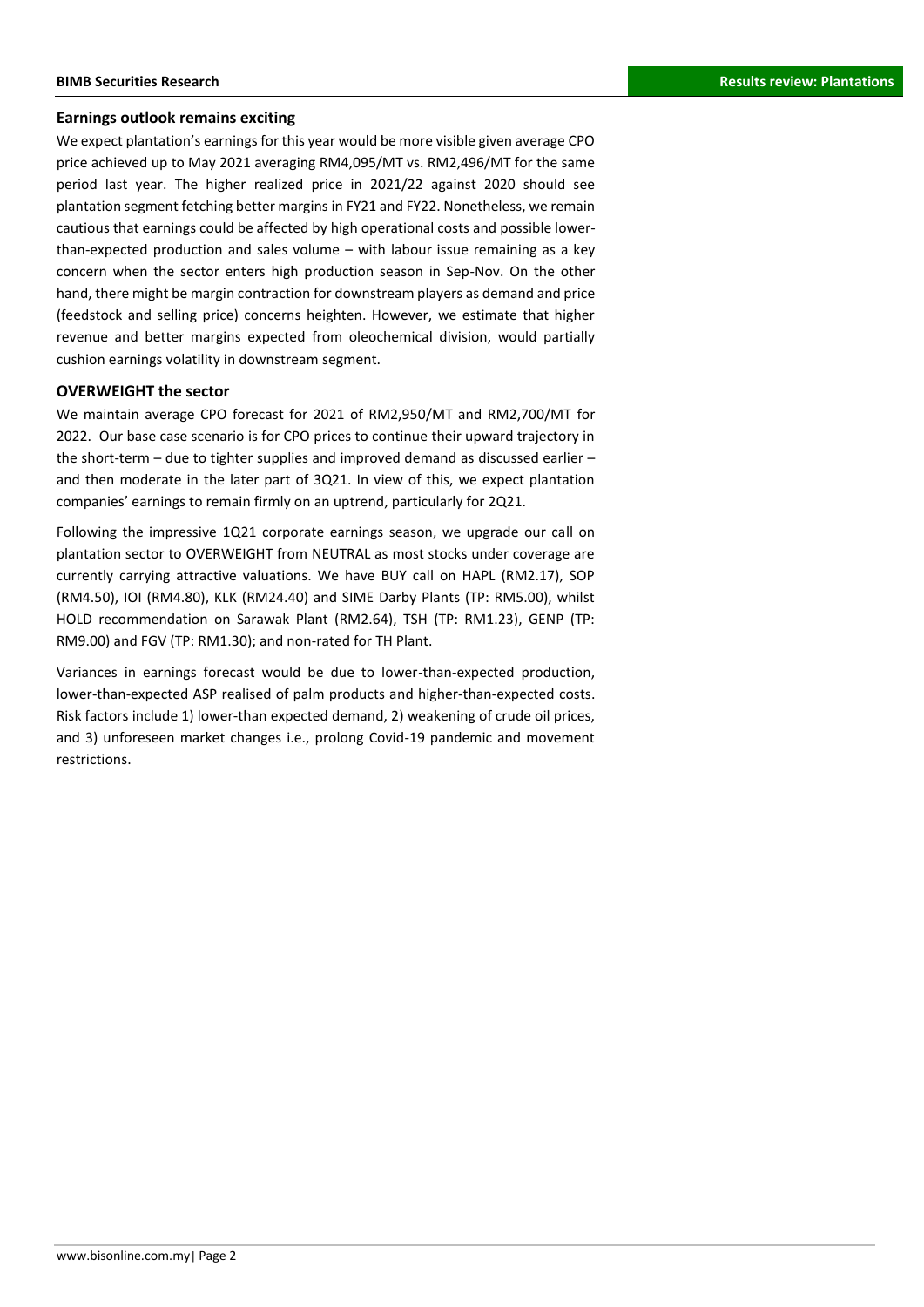## **Table 2: Plantations companies results summary**

| <b>Companies</b>        | <b>Reporting</b> | Against  |        | <b>Core Earnings Chg.</b> |            | <b>Earnings</b> | Rating      | <b>TP</b> | <b>Company Commentary</b>                                                                                                                                                                                                                                                                                                                                                                                                                                                                                                                                                                                                                                                                                                                                                                                                                                                                                                                                                                                                                                                                                                                                                                                                                                                                                                                                                                                                                                                                             |  |  |  |
|-------------------------|------------------|----------|--------|---------------------------|------------|-----------------|-------------|-----------|-------------------------------------------------------------------------------------------------------------------------------------------------------------------------------------------------------------------------------------------------------------------------------------------------------------------------------------------------------------------------------------------------------------------------------------------------------------------------------------------------------------------------------------------------------------------------------------------------------------------------------------------------------------------------------------------------------------------------------------------------------------------------------------------------------------------------------------------------------------------------------------------------------------------------------------------------------------------------------------------------------------------------------------------------------------------------------------------------------------------------------------------------------------------------------------------------------------------------------------------------------------------------------------------------------------------------------------------------------------------------------------------------------------------------------------------------------------------------------------------------------|--|--|--|
|                         | Period           | estimate | Qoq    | YoY                       | <b>YTD</b> | <b>Forecast</b> |             |           |                                                                                                                                                                                                                                                                                                                                                                                                                                                                                                                                                                                                                                                                                                                                                                                                                                                                                                                                                                                                                                                                                                                                                                                                                                                                                                                                                                                                                                                                                                       |  |  |  |
| <b>FGVH</b>             | 1QFY21           | Below    | <100%  | 84%                       | 84%        | Downgrade       | <b>HOLD</b> | 1.30      | YoY/Qoq: FGV's reported a PBT of RM15m in 1Q21 as opposed to LBT of RM163m in 1Q20 mainly due to improved earnings from<br>all sectors - as margins rose owing to better ASP achieved. Nonetheless, the improved earnings were negated by higher FV charged<br>on LLA and FV loss on derivatives amounting RM143.7m (1Q20: RM57.3m) and RM15.1m (1Q20: a gain of RM57.4m) respectively.<br>On qoq basis, the lower profit was due to lower contribution from all sectors. Plantation sector reported a loss of RM50.8m vs. a<br>profit of RM274.7m in 4Q20 on account of lower FFB production and higher FFB purchase costs as well as higher FV charged on<br>LLA of RM143.75m against FV gain of RM87.5m in 4Q20.<br><b>Outlook.</b> We are cautiously optimistic on FGV's plantation sector. We are of the view that FGV may not be able to fetch better<br>margins and to capture fully the rise in CPO price given that 70% of its FFB processed are purchased from third parties.                                                                                                                                                                                                                                                                                                                                                                                                                                                                                                               |  |  |  |
| Genting<br>Plantations  | 1QFY21           | Inline   | $-29%$ | $-18%$                    | $-18%$     | Maintain        | <b>HOLD</b> | 9.00      | YoY/Qoq: GENP's 1Q21 revenue contracted 6% yoy to RM536.6m mainly due to lower sales volume from the Downstream<br>segments on absence of biodiesel sales as well as lower property sales, as revenue recognized was at the early stage of property<br>development (Table 2 and 3). Downstream manufacturing segment registered an EBITDA loss of RM5.9m against a profit of<br>RM14.1m in 1Q20 whilst property segment dropped 8% to RM5.1m resulting from lower sales volume and capacity utilization, as<br>well as lower margins. On quarterly basis, the higher ASP realized of CPO and PK partially negated the drop in earnings that was<br>attributed by a weaker contribution from both plantation and Downstream segment on account of lower FFB production and sales<br>volume respectively.<br><b>Outlook:</b> Although we expect performance of plantation segment to be driven by higher ASP of palm products and improve in<br>production, there is high possibility of continuing margin squeeze in downstream segment on demand and price concerns due to<br>unfavorable palm oil-gas oil (POGO) spread and prolong COVID-19 pandemic, aided by slow uptake in property segment.<br>Conversely, both its Johor and Genting's Premium Outlets may continue to experience lower patronage until concerns on the<br>COVID-19 fully subside. According to management, unbilled sales stood at RM48m as at end-Mar 2021 against RM60m as at end<br>Mar 2020 and RM35m as at end-Dec 2020. |  |  |  |
| Hap Seng<br>Plantations | 1QFY21           | Inline   | $-25%$ | >100%                     | >100%      | Maintain        | <b>BUY</b>  | 2.17      | YoY/Qoq: HAPL's 1Q21 core PBT came in higher yoy to RM32.8m against RM2.4m in 1Q20 as revenue increased 19% to RM121.3m<br>on account of higher ASP realized for CPO and PK, despite registering lower sales volume for both products. This was also aided<br>by lower operating expenses of RM91.0m against RM109.7m incurred in 1Q20. On quarterly basis, the 25% drop in core PBT was<br>a result of lower sales volume of CPO and PK, although ASP realized of CPO and PK increased significantly by 22% and 28%<br>respectively to RM3,854/MT and RM2,585/MT.<br>Outlook: We believe that HAPL's earnings upside in the next quarter would be more visible as it is highly exposed to movements<br>in palm product prices. The higher palm product price expected in 2021/22 versus 2020 should see HAPL fetching better margins<br>in FY21/22. This is backed by the expected 5% improvement in FFB production of 669k tones in FY21 as opposed to 637k tones in<br>FY20. Conversely, HAPL has a strong balance-sheet with a net cash position, experienced management and one of the largest<br>producers of sustainable palm oil in Sabah. Fundamentally, we believe HAPL has excellent financials to diversify its earnings and<br>contribute to long-term growth, if the need arises.                                                                                                                                                                                                       |  |  |  |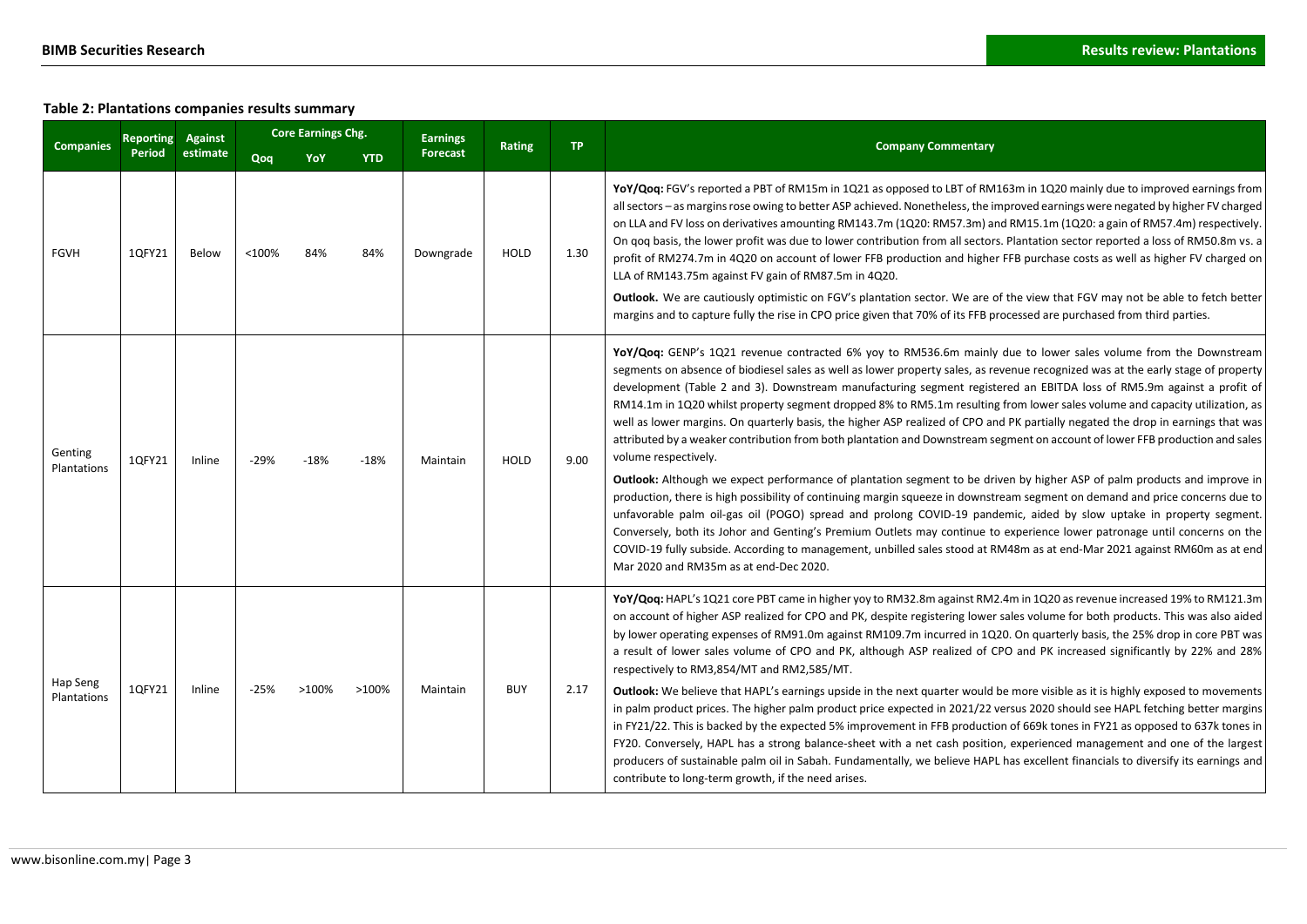## **Table 2: Plantations companies results summary**

| <b>Companies</b>          | Reporting |          | <b>Core Earnings Chg.</b> |       |            | <b>Earnings</b> | Rating      | TP.   |                                                                                                                                                                                                                                                                                                                                                                                                                                                                                                                                                                                                                                                                                                                                                                                                                                                                                                                                                                                                                                                                                                                                                                                                                                                                                                                                                                                                                                                                                                                                                                                                                  |
|---------------------------|-----------|----------|---------------------------|-------|------------|-----------------|-------------|-------|------------------------------------------------------------------------------------------------------------------------------------------------------------------------------------------------------------------------------------------------------------------------------------------------------------------------------------------------------------------------------------------------------------------------------------------------------------------------------------------------------------------------------------------------------------------------------------------------------------------------------------------------------------------------------------------------------------------------------------------------------------------------------------------------------------------------------------------------------------------------------------------------------------------------------------------------------------------------------------------------------------------------------------------------------------------------------------------------------------------------------------------------------------------------------------------------------------------------------------------------------------------------------------------------------------------------------------------------------------------------------------------------------------------------------------------------------------------------------------------------------------------------------------------------------------------------------------------------------------------|
|                           | Period    | estimate | Qoq                       | YoY   | <b>YTD</b> | <b>Forecast</b> |             |       | <b>Company Commentary</b>                                                                                                                                                                                                                                                                                                                                                                                                                                                                                                                                                                                                                                                                                                                                                                                                                                                                                                                                                                                                                                                                                                                                                                                                                                                                                                                                                                                                                                                                                                                                                                                        |
| ioi<br>Corporation        | 3QFY21    | Above    | 60%                       | >100% | 84%        | Upgrade         | <b>BUY</b>  | 4.80  | YoY/Qoq: IOI recorded a more than 100% increase in core profit of RM481m in 3Q21 on the back of 41% increase in revenue of<br>RM2.86bn mainly due to higher contribution from all segments, aided by lower effective tax rate. This also was aided by > 100%<br>increase in share of profit from associate, Loders, with a share of profit of RM351m as oppose to RM2.1m in 3Q20 which included<br>a share of one-off gain of RM267.9m from the sale of its refinery in Rotterdam. On quarterly basis, the higher profit contribution<br>from Resources-based Manufacturing (RBM) segment negated the lower contribution from plantation segment, that was due to<br>28% decrease in FFB production to 550,524MT against 760,743MT for 2Q21. Nonetheless, this was partially negated by higher<br>CPO and PK prices realized of RM3,211/MT and RM2,616/MT respectively vs RM2,992/MT and RM1,982/MT realized in 2Q21.<br>Conversely, the higher profit contribution from RBM segment was due to higher contribution from oleochemical sub-segment on<br>improved margins as well as higher share of results from specialty fats associate, Loders.<br><b>Outlook:</b> Although volatility remains present with the increase concern of ESG issues in the industry, we are positive on IOI's long-<br>term earnings growth prospect. We believe RBM segment would continue to perform well despite potential margin squeeze on<br>higher feedstock cost. Conversely, plantation segment would continue to sustain its performance given better PO price anticipated<br>on the back of higher CPO prices currently |
| Kuala<br>Lumpur<br>Kepong | 2QFY21    | Above    | 6.0%                      | 40.0% | 47.0%      | Upgrade         | <b>BUY</b>  | 24.40 | YoY/Qog: KLK's reported a more than 100% increase in PBT of RM649.3m for 2Q21 vs RM102.6m for 2Q20, on account of higher<br>profit contribution from plantation segments as margin rose to 15.3% from 8.2% in 2Q20 on higher ASP realized of CPO and PK;<br>and higher contribution from Manufacturing and Property segments, as well as higher share of results from joint ventures. On<br>quarterly basis, PBT increased 31% mainly due to 1) higher margins and profit contribution from manufacturing segment on higher<br>revenue and better margins with higher profit contributions from oleochemical division (+54.2% mom to RM199.2m), 2) higher<br>surplus of RM154.6m against RM133k in 1Q21 on sales of plantation land and government acquisition, and 3) a surplus of<br>RM12.2m on FV of an ordinary investment which was previously an associate.<br><b>Outlook:</b> We are optimistic on KLK's long-term earnings growth prospect with positive factors driving key segmental growth on<br>all fronts. We believe plantation segment would continue to sustain its performance given CPO price are currently trading above<br>RM4,000/MT, whilst FFB production is expected to grow significantly by 8% to 4.2m tones in FY21. On the other hand,<br>manufacturing segment demand, especially in oleochemical products, is expected to continue to be satisfactory given increase in<br>hygiene awareness worldwide.                                                                                                                                                                            |
| TSH<br>Resources          | 1QFY21    | Inline   | $-15%$                    | 22.0% | 22.0%      | Maintain        | <b>HOLD</b> | 1.23  | YoY/Qoq: TSH's 1Q21 earnings came in higher yoy at RM30.8m, as higher contribution from palm products segment negated the<br>lower contribution from bio-integration and cocoa division, as well as additional cost incurred on Indonesia export levy and duty<br>on CPO of RM25.6m to RM31.9m vs. RM6.2m in 1Q20. This was also aided by lower finance costs of RM9.8m (-19%) and higher<br>share of profits contributions from associate (+11%) amounting to RM1.9m. On quarterly basis, the lower earnings were due to<br>lower contribution from others division, aided by higher cost of sales and lower share of profits from JV and associate.<br><b>Outlook:</b> We believe earnings growth would be driven by expansion in production from Indonesian estates with more planted<br>areas come into maturity and harvesting due to better age profile (Indonesia: 10.0 yrs.; Malaysian: 12.7 yrs.; and Group: 10.6 yrs.).<br>Of note, FFB production in Indonesia grew 8.7% mom to 81.5k tones in April 2021.                                                                                                                                                                                                                                                                                                                                                                                                                                                                                                                                                                                            |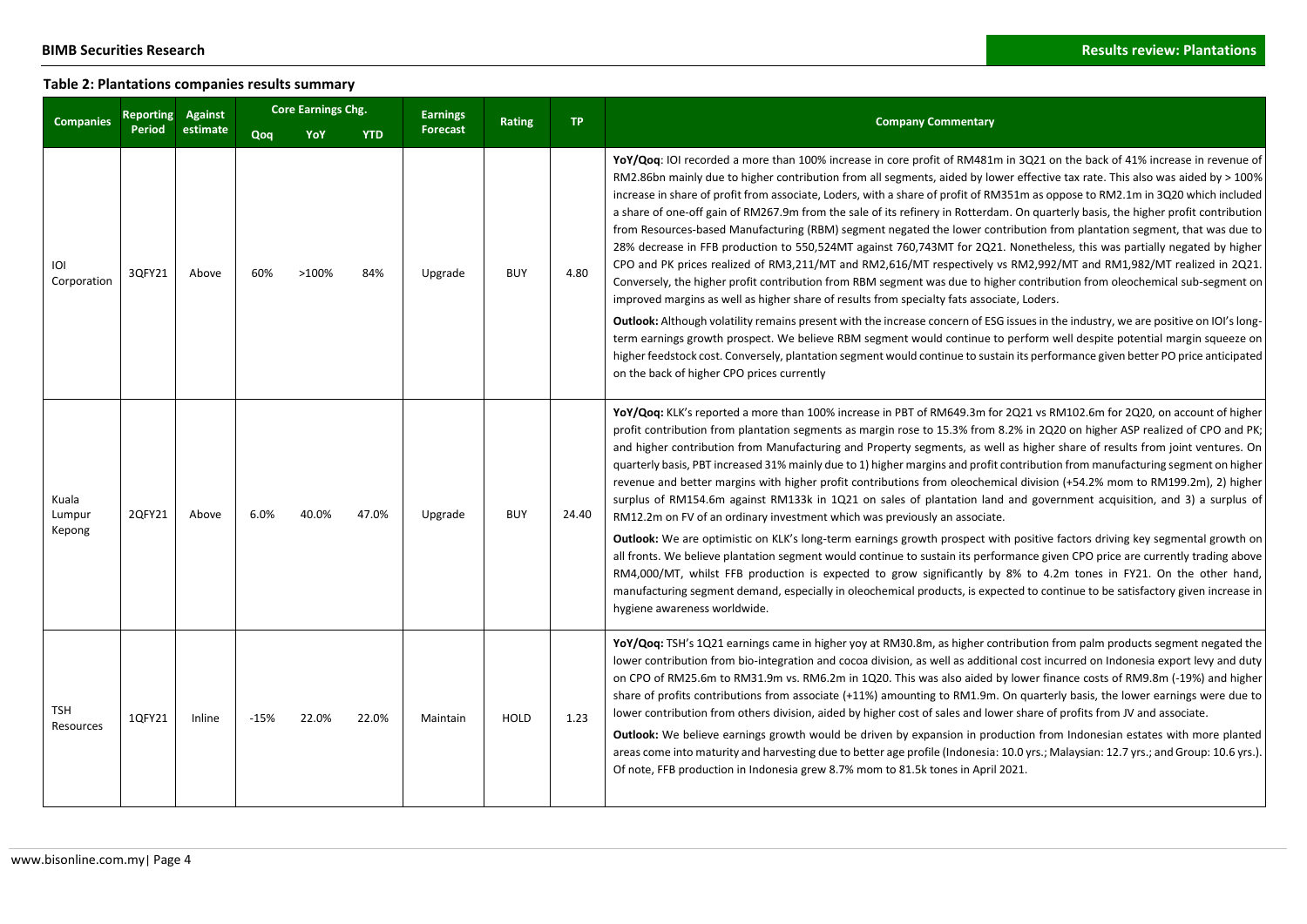## **Table 2: Plantations companies results summary**

|                          | Against<br>Reporting |          | Core Earnings Chg. |        |            | <b>Earnings</b> |               | <b>TP</b> |                                                                                                                                                                                                                                                                                                                                                                                                                                                                                                                                                                                                                                                                                                                                                                                                                                                                                                                                                                                                                                                                                                                                                                                  |
|--------------------------|----------------------|----------|--------------------|--------|------------|-----------------|---------------|-----------|----------------------------------------------------------------------------------------------------------------------------------------------------------------------------------------------------------------------------------------------------------------------------------------------------------------------------------------------------------------------------------------------------------------------------------------------------------------------------------------------------------------------------------------------------------------------------------------------------------------------------------------------------------------------------------------------------------------------------------------------------------------------------------------------------------------------------------------------------------------------------------------------------------------------------------------------------------------------------------------------------------------------------------------------------------------------------------------------------------------------------------------------------------------------------------|
| <b>Companies</b>         | Period               | estimate | Qoq                | YoY    | <b>YTD</b> | <b>Forecast</b> | <b>Rating</b> |           | <b>Company Commentary</b>                                                                                                                                                                                                                                                                                                                                                                                                                                                                                                                                                                                                                                                                                                                                                                                                                                                                                                                                                                                                                                                                                                                                                        |
| Sarawak<br>Plantation    | 1QFY21               | Inline   | $-22%$             | 53%    | 53%        | Maintain        | <b>HOLD</b>   | 2.64      | YoY/Qoq: SPLB's 1Q21 core PBT increased 96% yoy to RM19.8m as higher ASP realized for CPO and PK were more than offset by<br>a 0.2% and 4.1% declined in CPO and PK sales volume to 30.9k tones and 6.3k tones respectively. Conversely, the 47% increase in<br>revenue of RM145.5m against RM98.9m in 1Q20, negated the higher cost incurred in production and operating cost amounting<br>to RM126.3m (+41.95% yoy). On quarterly basis, a tad decline in profit was attributed by a lower productions and sales volume of<br>CPO and PK despite a higher realized ASP of CPO and PK as well as higher cost of sales and distribution expenses during the period<br><b>Outlook:</b> We believe earnings performance would be sustained, in view of 1) its harvestable areas and crops profile has improved,<br>hence will generate better yield and production growth, and 2) any earnings downside would be mitigated by the higher CPO<br>price anticipated which are currently trading above RM4,000/MT. Off note, about 700ha has been considered as normalized as at<br>end April, 2021 - bring the remaining area to be normalize YTD of c. 2,035ha (end 2020: 2,735ha). |
| Sarawak Oil<br>Palms     | 1QFY21               | Inline   | 23%                | 71%    | 71%        | Downgrade       | <b>BUY</b>    | 4.50      | YoY/Qoq: SOP's 1Q21 PBT came in higher yoy to RM113.0m against RM96.3m in 1Q20 mainly due to higher ASP realized of palm<br>products sold as well as lower finance costs of RM8.7m as opposed to RM12.3m incurred in 1Q20. On quarterly basis, although<br>revenue dropped 4% to 788.3m from RM820.4m in 4Q20, PBT increased more than 100% qoq, resulted from higher ASP realized<br>of palm oil products sold and absence of impairment loss recognized during the quarter. This was also aided by lower cost of sales<br>of RM645.6m (-7.7%) as well as administrative expenses of RM7.9m against RM9.6m previously incurred in 4Q20.<br>Outlook: We are positive on the performance of SOP although there may be margin squeeze in downstream segment on demand<br>and price concerns. Nonetheless, given the current scenario of higher palm products prices, we believe that SOP's earnings upside<br>in the next quarter would be more visible, aided by FFB production that is expected to increase by 4% yoy to 1.41m tones in FY21.                                                                                                                                    |
| Sime Darby<br>Plantation | 1QFY21               | Above    | 12%                | >100%  | >100%      | Upgrade         | <b>BUY</b>    | 5.00      | YoY/Qoq: SDPL's 1Q21 core PBT improved significantly to RM713m against RM298m in 1Q20 mainly attributed to 1) higher<br>contribution from upstream operations, as margin increased significantly (refer Table 2) on higher ASP realized of palm products,<br>2) improved result from Downstream segment due to higher contribution from bulk business and trading operations in Asia Pacific<br>and higher premiums from sale of RSPO products, and 3) lower finance cost of RM14m vs. RM38m in 1Q20. On quarterly basis,<br>the improved results from upstream segment have negated the lower contribution from downstream segments on account of<br>higher selling prices realized and better cost control.<br><b>Outlook:</b> Although ESG issues would continue to be the main key concerns for plantation industry, we believe that any earnings<br>downside would be mitigated by the higher price anticipated for palm product prices in upstream segment which are currently<br>trading above RM4,000/MT, supported by growth in production especially from Indonesian estates.                                                                                          |
| TН<br>Plantation         | 1QFY21               | Inline   | $-91%$             | $-88%$ | $-88%$     | Maintain        | Non-Rated     | <b>NA</b> | YoY/Qoq: THP recorded PBT of RM25.4m in 1Q21 against a loss before tax of RM14.5m in 1Q20 mainly due to higher ASP realized<br>of FFB, CPO and PK. On quarterly basis, the higher PBT was supported by gain in fair value change in biological assets of RM14.89m<br>against RM28.96m loss in 4Q20; aided by lower impairment of assets by RM8.6m to RM0.09m and lower operating expenses of<br>RM3.57m against RM7.03m in 4Q20. Nonetheless, revenue dropped 9.2% gog to RM131m on lower CPO and PK sales volume,<br>despite achieving higher ASP realized for CPO, PK and FFB<br><b>Outlook:</b> As THP's earnings are highly correlated to ASP of palm products and production, we believe earnings would be sustained<br>in this financial year given current CPO prices are trading at multi-year high and trade above RM4,000/MT. This is also aided by<br>the on-going progress of THP's Strategic Recovery Plan, in our view, that would make its earnings target justifiable.                                                                                                                                                                                           |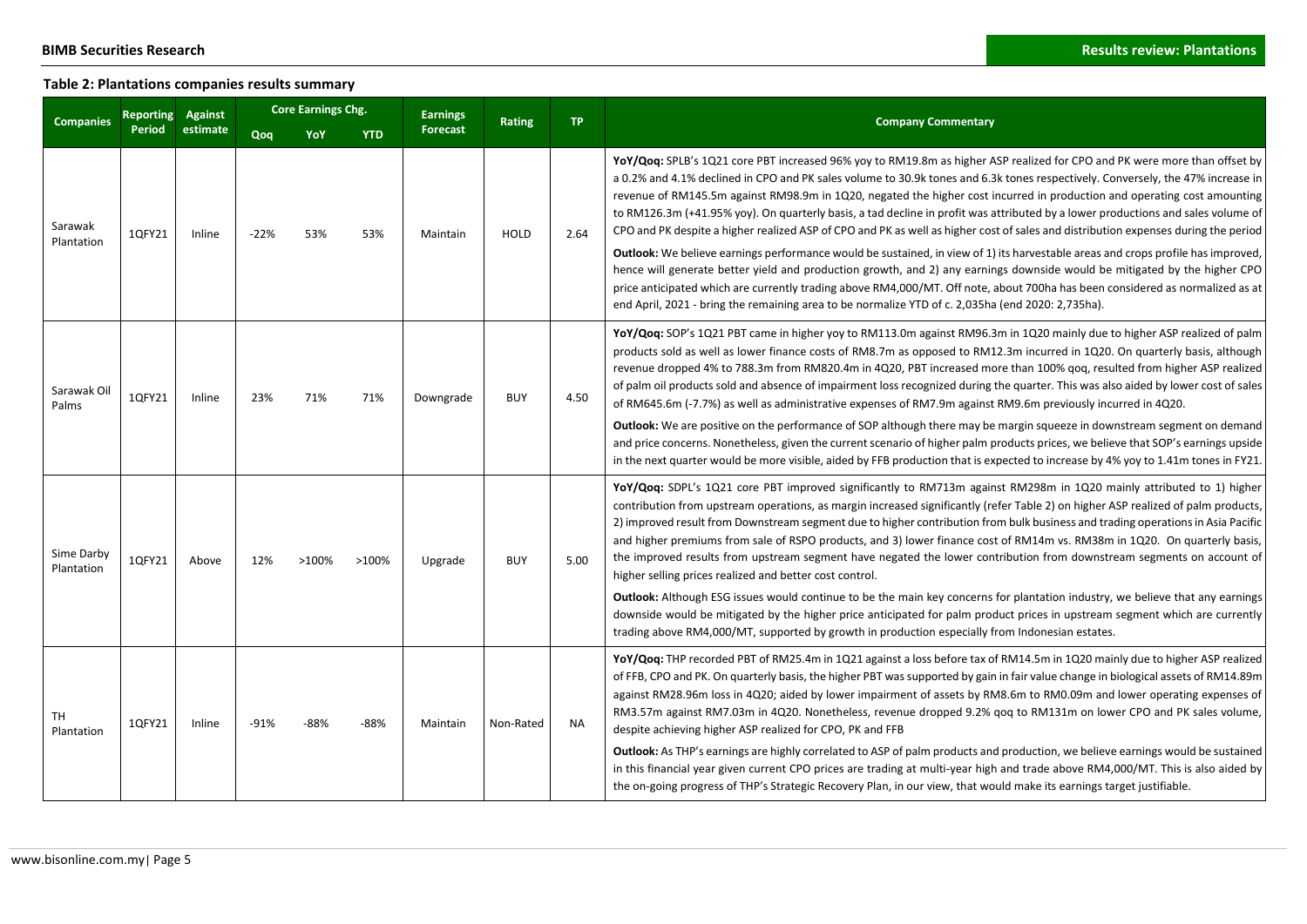| Calendar year |           | <b>FFB Production</b> |             |         | Changes (%) |       | Average Selling Price Realised of CPO (RM/MT) | Changes (%) |      |      |
|---------------|-----------|-----------------------|-------------|---------|-------------|-------|-----------------------------------------------|-------------|------|------|
|               | 1Q21      | 4Q20                  | <b>1Q20</b> | Qoq     | YoY         | 1Q21  | <b>4Q20</b>                                   | <b>1Q20</b> | Qoq  | YoY  |
| SIME Plant    | 2,207,333 | 2,295,924             | 2,117,688   | $-3.9$  | 4.2         | 3,185 | 2,664                                         | 2,605       | 19.6 | 22.3 |
| IOI           | 550,524   | 760,743               | 631,954     | $-27.6$ | $-12.9$     | 3,211 | 2,992                                         | 2,704       | 7.3  | 18.8 |
| <b>KLK</b>    | 900,153   | 973,744               | 890,733     | $-7.6$  | 1.1         | 2,997 | 2,703                                         | 2,572       | 10.9 | 16.5 |
| FGV           | 742,426   | 1,042,001             | 711,745     | $-28.7$ | 4.3         | 3,172 | 3,059                                         | 2,669       | 3.7  | 18.8 |
| GENP          | 440,800   | 598,227               | 449,209     | $-26.3$ | $-1.9$      | 2,916 | 2,589                                         | 2,619       | 12.6 | 11.3 |
| <b>HAPL</b>   | 130,284   | 178,081               | 131,980     | $-26.8$ | $-1.3$      | 3,854 | 3,148                                         | 2,814       | 22.4 | 37.0 |
| <b>TSH</b>    | 228,188   | 255,008               | 207,727     | $-10.5$ | 9.8         | 3,010 | 2,779                                         | 2,599       | 8.3  | 15.8 |
| <b>THP</b>    | 139,221   | 194,586               | 164,678     | $-28.5$ | $-15.5$     | 3,283 | 2,859                                         | 2,580       | 14.8 | 27.2 |
| SOP           | 293,781   | 325,944               | 293,667     | $-9.9$  | 0.04        | 3,885 | 3,235                                         | 2,679       | 20.1 | 45.0 |
| Sarawak Plant | 68,636    | 83,089                | 65,271      | $-17.4$ | 5.2         | 3,819 | 3,178                                         | 2,643       | 20.2 | 44.5 |

**Table 3: FFB Production and ASP realised of CPO – Qoq and YoY performance**

*Source: Companies, BIMB Securities*

### **Table 4: Peer comparison – stocks under coverage**

| <b>Companies</b>     | <b>Price</b> | <b>Market Cap</b>  |            | Net Profit (RM m) |                 |            | PER(x) |                 | Div. Yield | <b>ROE</b> | <b>Target Price</b> | Rating     |
|----------------------|--------------|--------------------|------------|-------------------|-----------------|------------|--------|-----------------|------------|------------|---------------------|------------|
|                      | (RM)         | (RM <sub>m</sub> ) | <b>FYO</b> | FY1               | FY <sub>2</sub> | <b>FYO</b> | FY1    | FY <sub>2</sub> | (%)        | (%)        | (RM)                |            |
| SDPL                 | 4.50         | 30,980.59          | 1346.7     | 1390.9            | 1349.5          | 23.0       | 22.3   | 23.0            | 1.8%       | 9.9        | 5.00                | <b>Buy</b> |
| IOI Corp             | 4.06         | 25,404.39          | 600.9      | 1055.9            | 1033.6          | 42.3       | 24.1   | 24.6            | 2.0%       | 6.5        | 4.80                | <b>Buy</b> |
| KLK                  | 22.00        | 23,728.19          | 772.6      | 1075.0            | 981.6           | 30.7       | 22.1   | 24.2            | 2.3%       | 7.3        | 24.40               | Buy        |
| FGV                  | 1.35         | 4,925.00           | 146.2      | 176.5             | 203.1           | 33.7       | 27.9   | 24.3            | 2.2%       | 3.5        | 1.30                | Hold       |
| TH Plantations       | 0.51         | 446.34             | 14.0       | 44.4              | 40.6            | 31.9       | 10.0   | 11.0            | 0.0%       | 2.4        | <b>NA</b>           | Non-Rated  |
| <b>Genting Plant</b> | 7.89         | 7,078.89           | 254.4      | 219.1             | 206.5           | 27.8       | 32.3   | 34.3            | 1.6%       | 5.2        | 9.00                | Hold       |
| Hap Seng Plant       | 1.95         | 1,559.39           | 90.3       | 94.3              | 86.2            | 17.3       | 16.5   | 18.1            | 3.6%       | 5.4        | 2.17                | <b>Buy</b> |
| <b>TSH Resources</b> | 1.13         | 1,559.60           | 79.5       | 75.3              | 68.3            | 19.6       | 20.7   | 22.8            | 1.3%       | 5.5        | 1.23                | Hold       |
| SOP                  | 3.92         | 2,240.59           | 204.1      | 287.0             | 254.1           | 11.0       | 7.8    | 8.8             | 1.5%       | 8.6        | 4.50                | <b>Buy</b> |
| Sarawak Plant        | 2.45         | 683.63             | 61.0       | 75.4              | 66.8            | 11.2       | 9.1    | 10.2            | 4.1%       | 10.4       | 2.64                | Hold       |

*Note: ^Closing price (afternoon session) as at 3 June 2021*

*Source: Bloomberg, Companies, BIMB Securities*